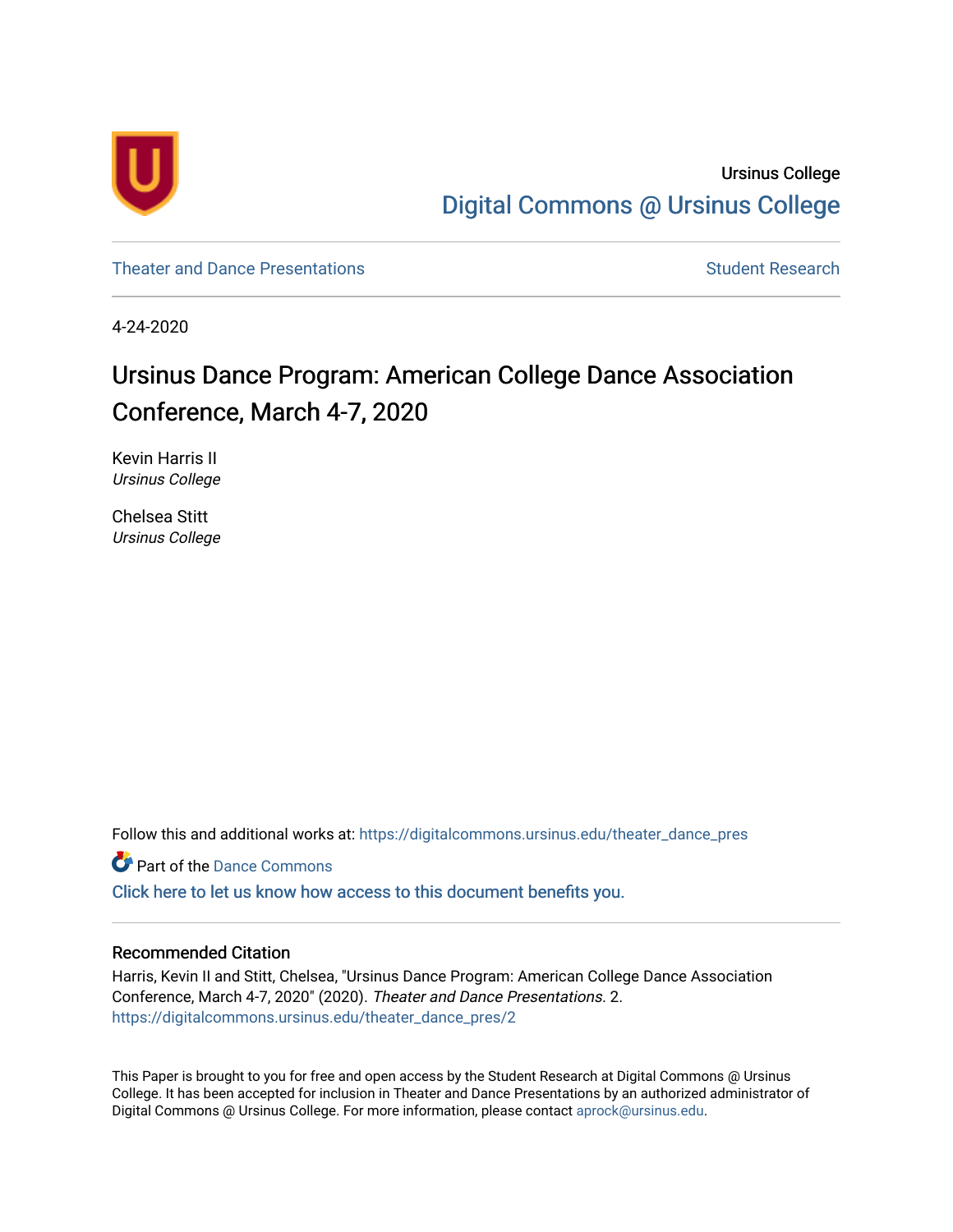

#### ACDA Summary Statement:

Ten students and two faculty members of the UC Dance Program attended the Mid-Atlantic North regional conference of the American College Dance Association (ACDA) from March 4-7, 2020, at the University of Maryland, at College Park, MD. The mission statement of the organization is as follows:

"The American College Dance Association's primary focus is to support and promote the wealth of talent and creativity that is prominent throughout college and university dance departments. ACDA's sponsorship of regional conferences and the national dance festival provides the venue for students and faculty to engage in three days of performances, workshops, panels, and master classes taught by instructors from around the region and country. The conferences also provide the unique opportunity for students and faculty to have their dance works adjudicated by a panel of nationally recognized dance professionals in an open and constructive forum. The conferences are the primary means for college and university dance programs to perform outside their own academic setting and be exposed to the diversity of the national college dance world. Many conferences culminate with the presentation of pieces selected for their exemplary artistic quality."

[\(https://www.acda.dance\)](https://www.acda.dance/)

While at the conference, students performed in two dance works, participated in dance classes, and networked with dancers in peer institutions. A highlight of the event was the selection of Visiting Dance Professor Bailey Anderson's dance, *Ridiculous Rigor: Past, Present, and Possible,* for the Gala performance.

#### Table of Contents

- I. Student Achievement in Research and Creativity Committee Grants:
	- 1. Travel Grant for ACDA conference—written by Kevin Harris, II
	- 2. Creative Project Funding—written by Chelsea Stitt
- II. ACDA Classes
- III. ACDA Adjudication Process and Informal Concerts
- IV. Links to Photographs
- V. Links to Rehearsal video footage prior to the conference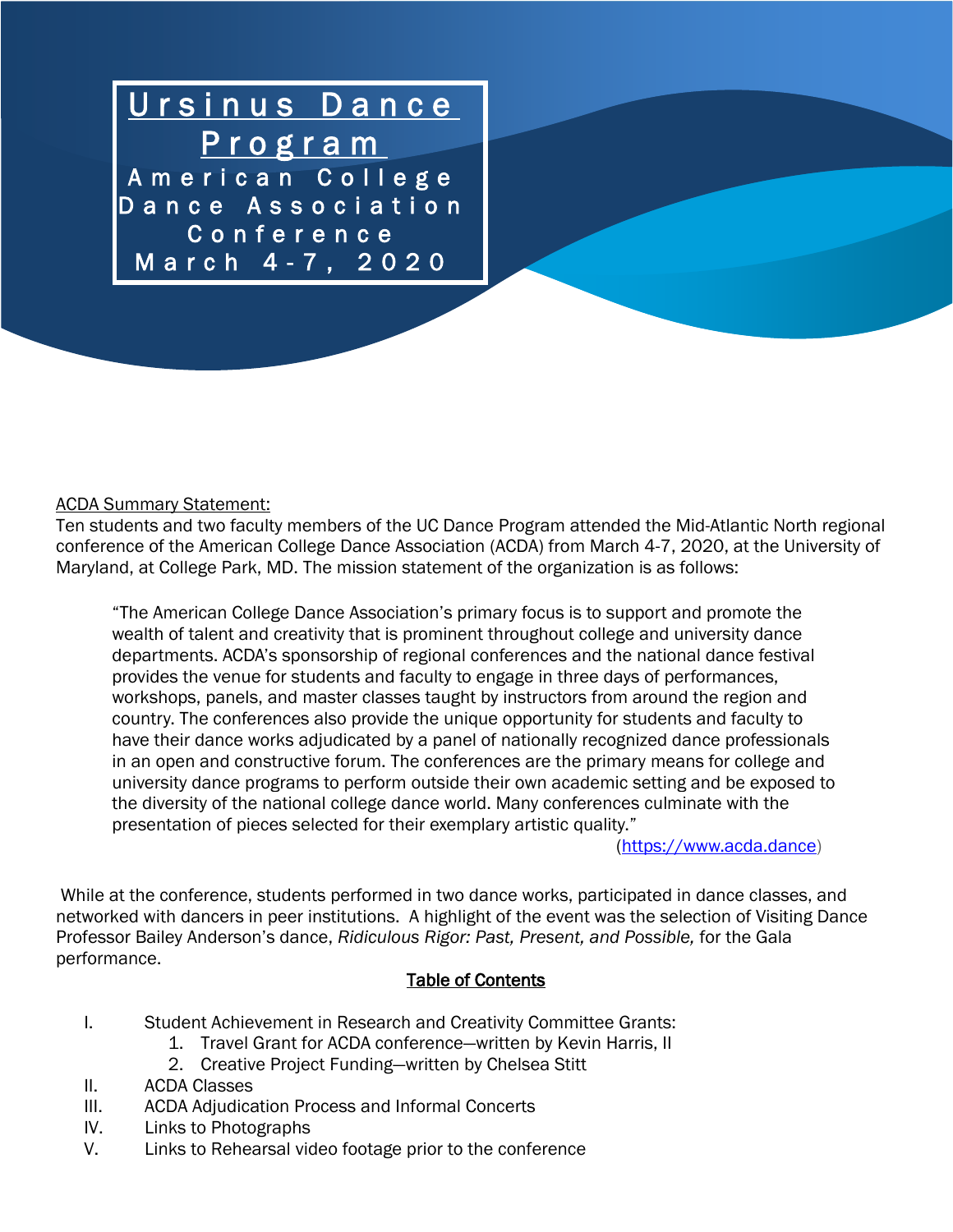## Student Achievement in Research and Creativity Grants

Travel Funding—Grant written by Kevin Harris, II

A total of 10 students (one senior, three juniors, two sophomores, and four first year students) -- Erica Best, Mackenzie Buckley, Christina Foley, Kevin Harris, II, Elizabeth Kandler, Madison Moses, Adrianna Schwindt-Thompson, Chelsea Stitt, Emma Warnick, and Samantha Youngclaus attended the ACDA conference. Two dance faculty—Bailey Anderson and Karen Clemente accompanied the group.

Two dances were performed at the conference: 1) *Ridiculous Rigor: Past, Present, and Possible,* choreographed by Visiting Assistant Professor, Bailey Anderson with input from the dancers, and 2) *Don't Worry If You Know It,* choreographed by guest artist Jenn Rose. *Ridiculous Rigor: Past, Present, and Possible* was chosen for the Gala performance of the conference, after receiving excellent feedback.

## Kevin's statement:

The grant I received assisted the Dance program students in paying for hotel accommodations as well as the ACDA registration fees. The dance work we performed was a postmodern piece created by Professor Bailey Anderson entitled *Ridiculous Rigor: Past, Present and Possible.* This was a work in which we explored the idea of rigor, what rigor could possibly be, and what rigor is in a modern day world. This experience overall has been something completely new and amazing for me. I have never been in one spot with so many dancers at one time and the connections I have made are unforgettable. I felt at ease knowing there was a large space filled with people who harbor the same passion as I and are willing to work hard to achieve their dreams. I personally believe that this is an experience that all dancers should be able to take part in at least once in their career. Every one of the teachers had something amazing to offer and treated all the students as equals; they gave us a safe space to express ourselves and I couldn't be more grateful for being able to take part in this experience. New ideas were presented at every corner of the way and my artistic ability was challenged with each class I took and with each style I learned. I encourage all dancers, or anyone for that matter, to take a chance and explore an event such as this to expand their artistic knowledge and develop an even deeper appreciation for the arts.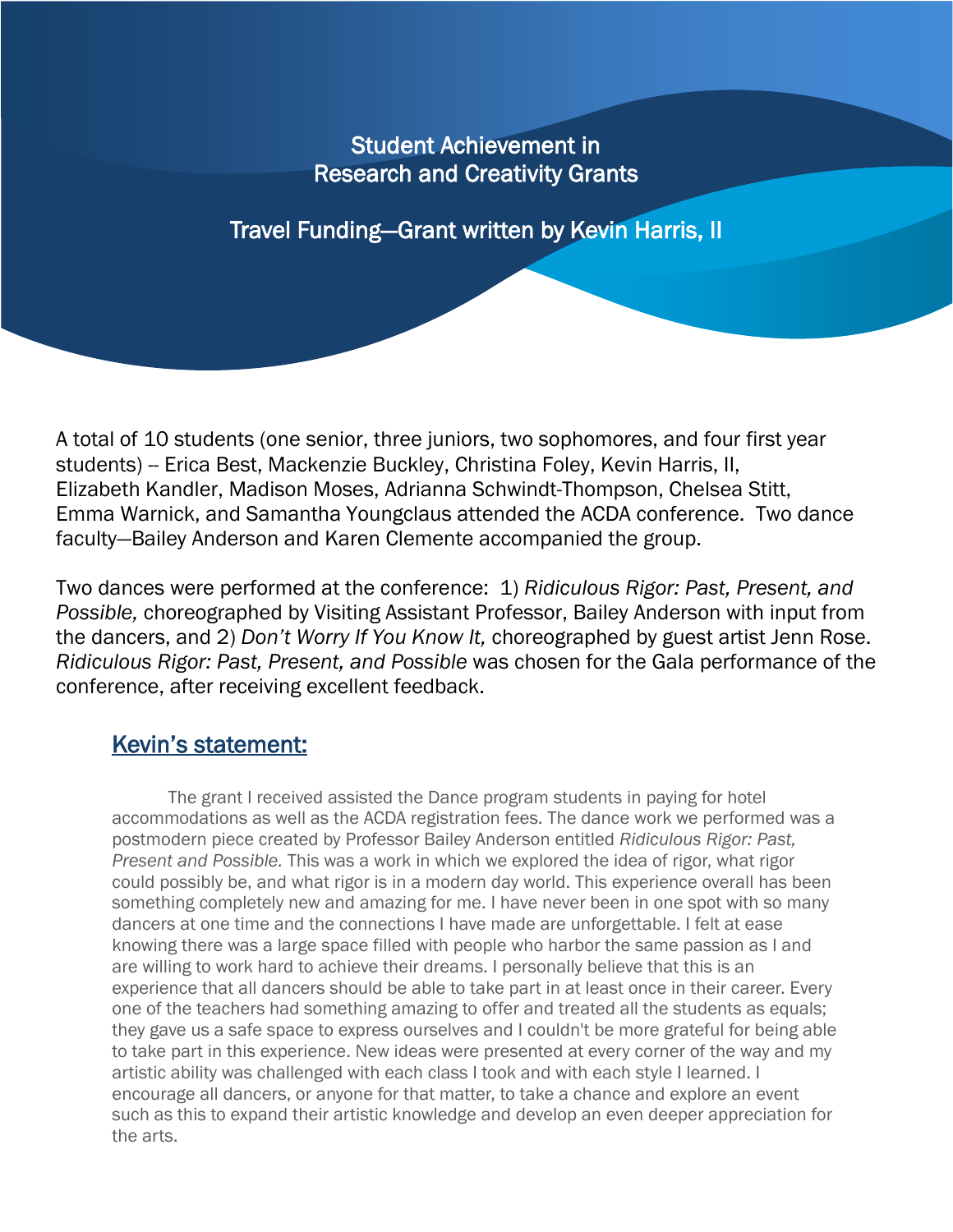### Creative Project Funding—Grant written by Chelsea Stitt

֖֖ׅ֧֚֚֚֚֚֚֚֚֚֚֚֚֚֚֚֚֚֚֚֬֡֡֡֡֡֡֬֡֡֡֬֝֟

#### Chelsea's statement:

l

The grant I received was used to pay Jenn Rose, professional choreographer, to reconstruct her original choreography, *Don't Worry If You Know It*, created through a tap dance residency for the Dance Program in the Spring of 2019.

This experience was very exciting and fulfilling. Along with me, Madison Moses was the only other student who attended ACDA who was in the original cast for the piece. (Others in the 2019 original cast included: Jeniece Butts, Justine Cinalli, Karen Clemente, Alexandra Mastrangelo, Azanae Mahdi-Westcott, and Breanna Swarctz). It took a lot of hard work and dedication to rework this piece with a new cast but it was so interesting to see the process of how each of the new dancers learned it in their own way. In the end, I think they were very proud of what they did because they absolutely should be. *Don't Worry If You Know It* is a very difficult piece; we had to reconstruct it in a small amount of time which made it a lot more difficult than in the original process. Then came the time in which we had to perform the piece at ACDA and we did a very good job. It was so heartwarming to see how much we bonded just because of this piece and I could see, during our final performance, that the new cast loved the piece just as much as I did. ACDA was unlike anything I have ever attended before. It allowed me to make connections with both professional and other, very successful student dancers. I also got to broaden my vocabulary of dance and get out of my comfort zone to learn a dance style that I have never done before, and I surprisingly had a lot of fun doing it. Along with the many classes that we could take, we also watched two, 2-hour dance concerts every day. This was also something that I have never done before, and I do not think I have seen this much dance in my life. I felt it was important to support and watch the other schools perform and it also allowed us to see what other colleges were currently working on. Also, as a cherry on top of the perfect sundae, the other dance that we took, *Ridiculous Rigor: Past, Present, and Possible*, made it into the ACDA Main Gala Concert at the end of the trip. This was such an honor to perform in front of all of the colleges and with the other colleges that made it into the Gala. Overall, I think that ACDA was an amazing experience and I would love to go again.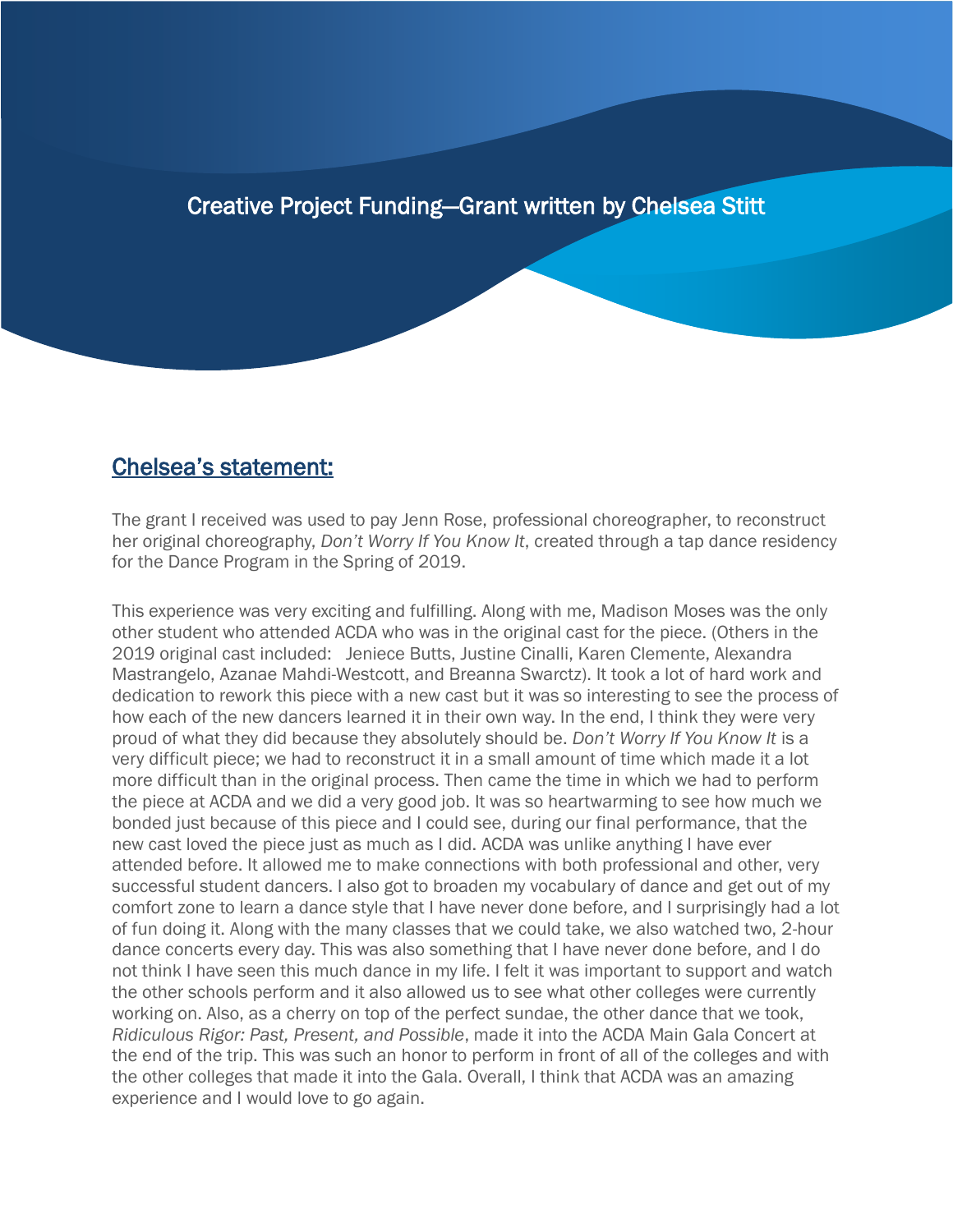## ACDA Dance Classes

Throughout the ACDA conference, Ursinus students took master classes taught by professional dance artists and dance educators from regional college dance programs and networked with college dancers in peer institutions. Students took full advantage of the dance class offerings which included: Improvisation, Brazilian, Chinese, Irish, Contemporary Ballet and Modern, Somatics, Pilates, Alexander Technique, Contemporary House, Voice classes, Contemporary Partnering, Contact, Musical Theater, Tap, and Fusion classes.

#### Student Responses:

"ACDA was an incredible experience. It provided countless opportunities to take classes from fascinating teachers and watch interesting dances from our fellow dance peers…Overall, it was such an enlightening experience and I'm grateful that I was able to attend." (Samantha Youngclaus)

"ACDA was an amazing opportunity for us to be able to share what Ursinus dancers have been working on and are proud of as well as being able to watch what other colleges and universities are proud to share. I was able to take unique classes that offered a broader experience to add to my college style." (Addie Schwindt-Thompson)

"…I was able to participate in so many classes in styles that are not available to me here at Ursinus, and some – like contact improv and contemporary partnering – that I've never been able to explore much at all. ACDA was an incredible experience." (Erica Best)

"…I met a lot of new people and got to experience several different dance styles through classes taught by professors from other colleges. Overall, I had a fantastic time and can't wait to go again." The same of the set of the set of the set of the set of the set of the set of the set of the set of the set of the set of the set of the set of the set of the set of the set of the set of the set of the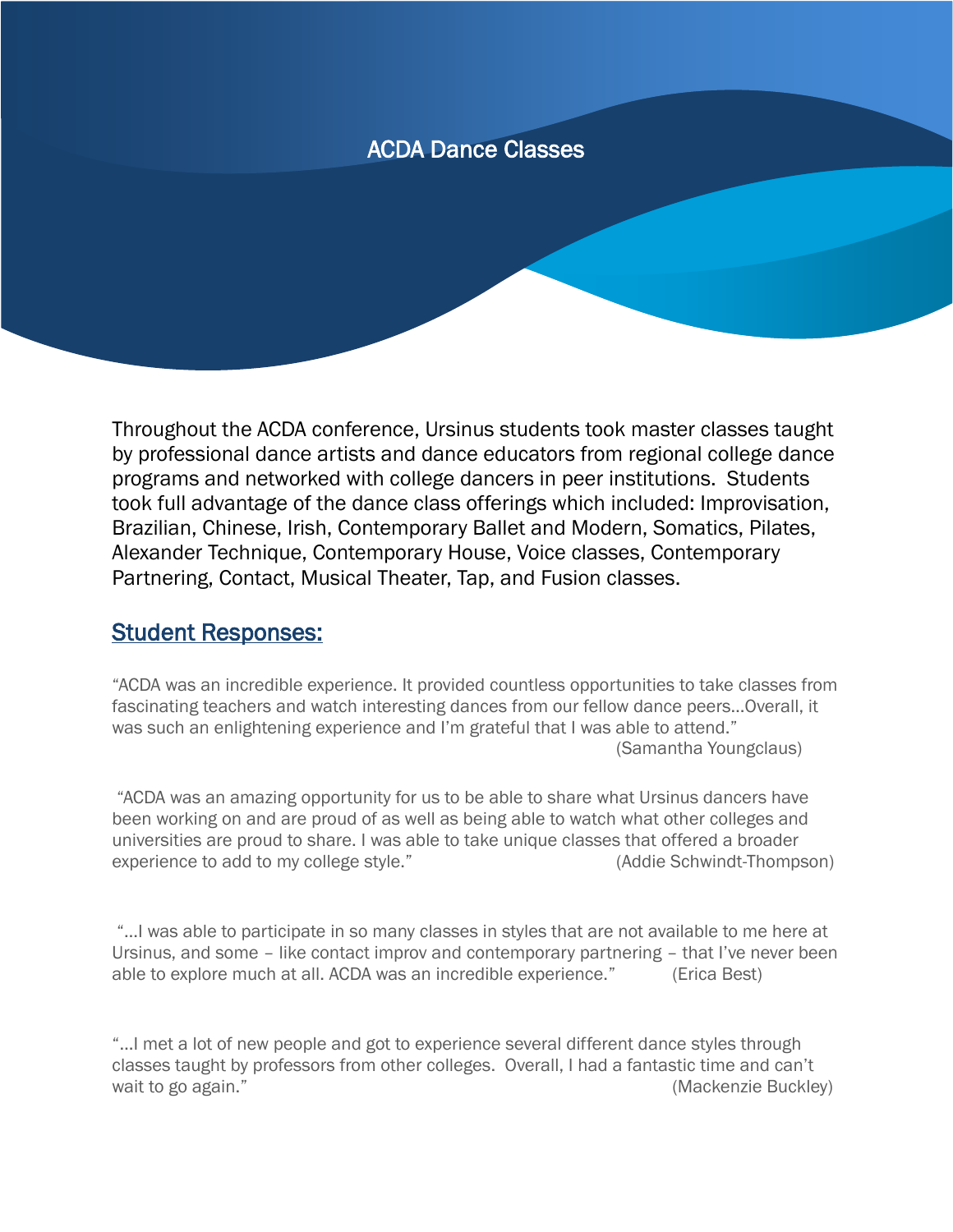ļ

While at the ACDA conference, Ursinus College dance faculty members, Bailey Anderson and Karen Clemente, taught master classes in their respective areas of expertise. Professor Anderson taught "Dance and Injury/Disability: A Conversation Around Pedagogy and Composition" and Dr. Clemente taught "Tap Improvisation."

#### Faculty Responses:

"One of the things that continues to strike me is the connection I saw between students across colleges and universities. In particular, our group developed a close relationship with the dancers from Old Dominion University; we warmed up together, shared our ways of calming down and focusing, and watched each other perform. ACDA creates a space for sharing knowledge about dance from leaders, but maybe more importantly, it is a place where we got to be with other dancers in our region. I am so grateful to Ursinus College for supporting these students in their work as performing scholars." (Bailey Anderson)

"ACDA is a highlight of the spring semester. This spring, particularly, we look back fondly at the experience as one of the last times this academic year that we were able to dance together in person. While there, I was also able to share a new Tap Improvisation class that I developed especially for ACDA. The environment of ACDA encourages original work and risk taking for all. Overall, dancing with faculty members and students from the Mid-Atlantic North region was an enriching experience—a time for sharing and connection." (Karen Clemente)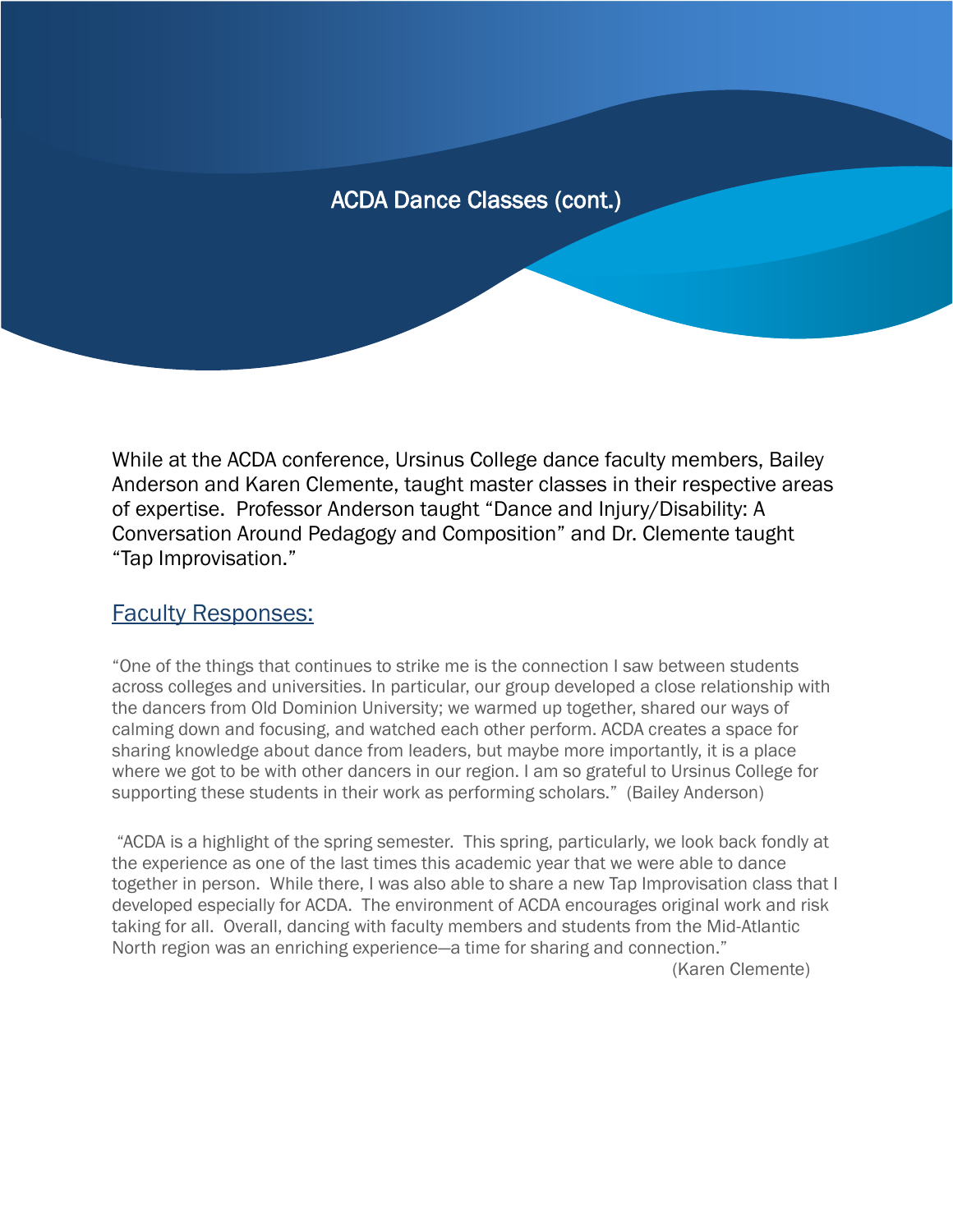## ACDA Adjudication Process and Informal Concerts

֖֖ׅ֧֚֚֚֚֚֚֚֚֚֚֚֚֚֚֚֚֚֚֚֬֡֡֡֡֡֡֬֡֡֡֬֝֟

The ACDA conferences include adjudication concerts for optional participation by attending colleges. The adjudicators at each ACDA conference are professional dance artists and educators who are well known throughout the national and international dance community. Specifically, the adjudicators for the Mid-Atlantic North regional conference were: Gerald Casel, Peter Carpenter, and Jan Erkert. The adjudicators critique each piece anonymously, not knowing the names of the choreographers, performers, or schools. Students receive feedback from the adjudicators in an auditorium directly following the adjudication concert.

*Ridiculous Rigor: Past, Present, and Possible,* choreographed by faculty member Bailey Anderson with input from the dancers, was performed at an adjudication concert at ACDA. The dance work was chosen for the Gala performance of the conference, after receiving excellent feedback. Adjudicators commented that the dance was intelligent, asking great questions about rigor that begat more questions. They commented that the choreographer had a sense of humor and made smart choices in the multidisciplinary dance, as it questioned power structures that determine what rigor is or is not. All in all, the students were quite happy to perform and represent Ursinus College as one of 12 dances out of 48 possible for the culminating conference event—the Gala performance.

Informal dance concerts are also held at the conference. These concerts do not have an adjudication component. The dance, *Don't Worry If You Know It,* choreographed by guest artist Jenn Rose, was performed in an informal concert. The unique dance, using desk bells and rhythms played by the dancers, was well received by the audience.